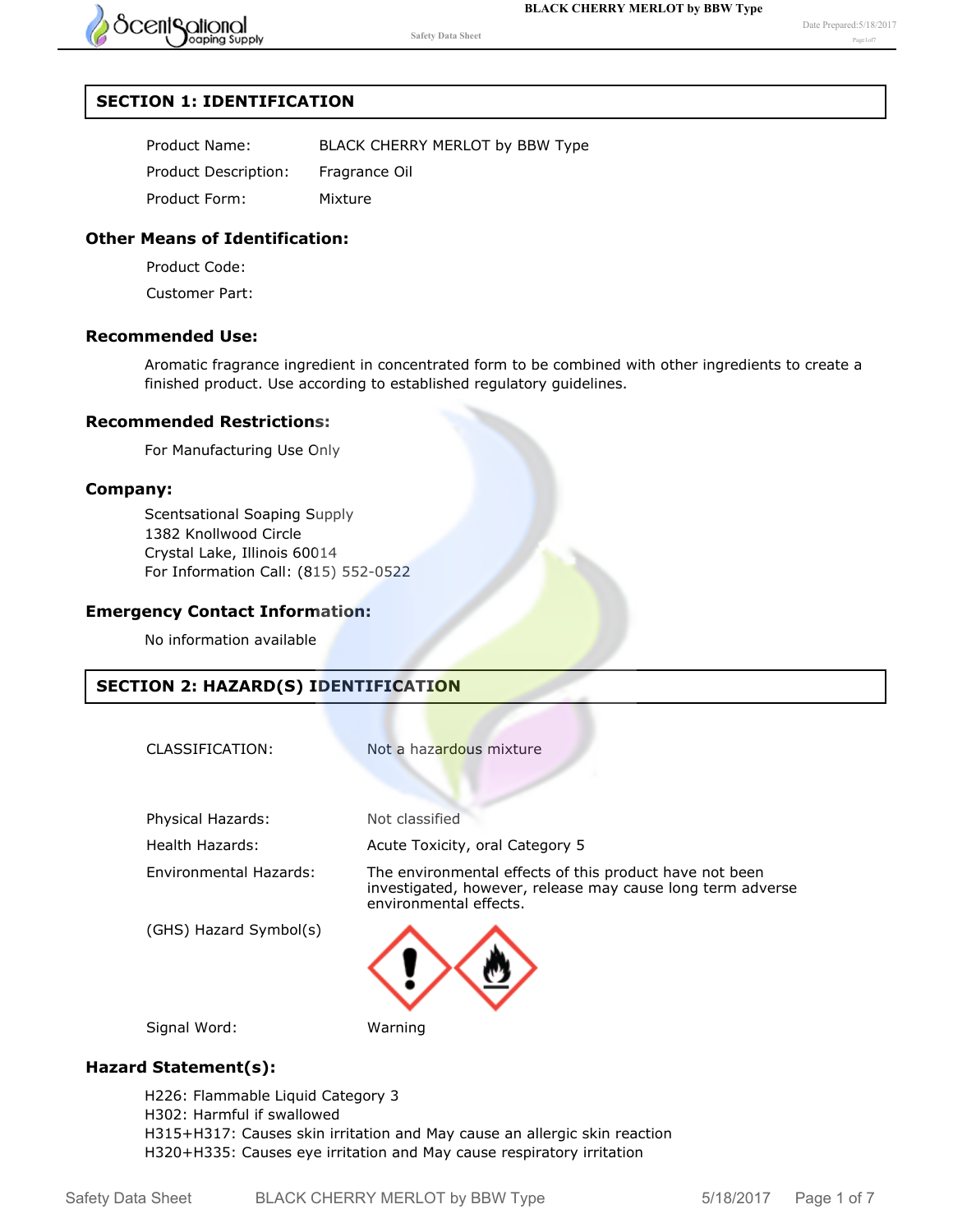

### **Precautionary Statement(s):**

- P101: If medical advice is needed, have product container or label at hand.
- P102: Keep out of reach of children.
- P103: Read label before use.

#### **Prevention Statement(s):**

P202: Do not handle until all safety precautions have been read and understood. P210: Keep away from heat, hot surfaces, sparks, open flames and other ignition sources. No smoking.

P211: Do not spray on an open flame or other ignition source.

P220: Keep/Store away from clothing/…/combustible materials.

P221: Take any precaution to avoid mixing with combustibles.

P232+P233: Protect from moisture, Keep container tightly closed, Keep cool.

P261: Avoid breathing dust/fumes/gas/mist/vapours/spray.

P262: Do not get in eyes, on skin, or on clothing.

P263: Avoid contact during pregnancy/while nursing.

P264: Wash thoroughly after handling.

P270: Do not eat, drink or smoke when using this product.

P271: Use only outdoors or in a well-ventilated area.

P273: Avoid release to the environment.

P280: Wear protective gloves/protective clothing/eye protection/face protection.

#### **Response Statement(s):**

P301+P315: IF SWALLOWED: Get immediate medical advice/attention.

P303+P352: IF ON SKIN (or hair): Wash with plenty of water.

P305+P352: IF IN EYES: Wash with plenty of water.

P333+P352: If skin irritation or a rash occurs: Wash with plenty of water.

P342+P340: If experiencing respiratory symptoms: Remove person to fresh air and keep comfortable for breathing.

P363: Wash contaminated clothing before reuse.

### **Storage Statement(s):**

P402: Store in a dry place.

P403: Store in a well ventilated place.

P404: Store in a closed container.

P410: Protect from sunlight.

#### **Disposal Statement(s):**

P501: Dispose of contents/container in accordance with local/regional/international regulations

#### **Additional Information:**

No information available

## **SECTION 3: COMPOSITION AND INFORMATION ON INGREDIENTS**

#### **Mixtures:**

This product is a mixture of ingredients containing the following substances representing a health or environmental hazard according to GHS (Global Harmonized System).

| <b>Substance</b> | <b>CAS</b>     | Percentage  |  |
|------------------|----------------|-------------|--|
|                  |                |             |  |
| BENZALDEHYDE     | $100 - 52 - 7$ | $.01 - 5\%$ |  |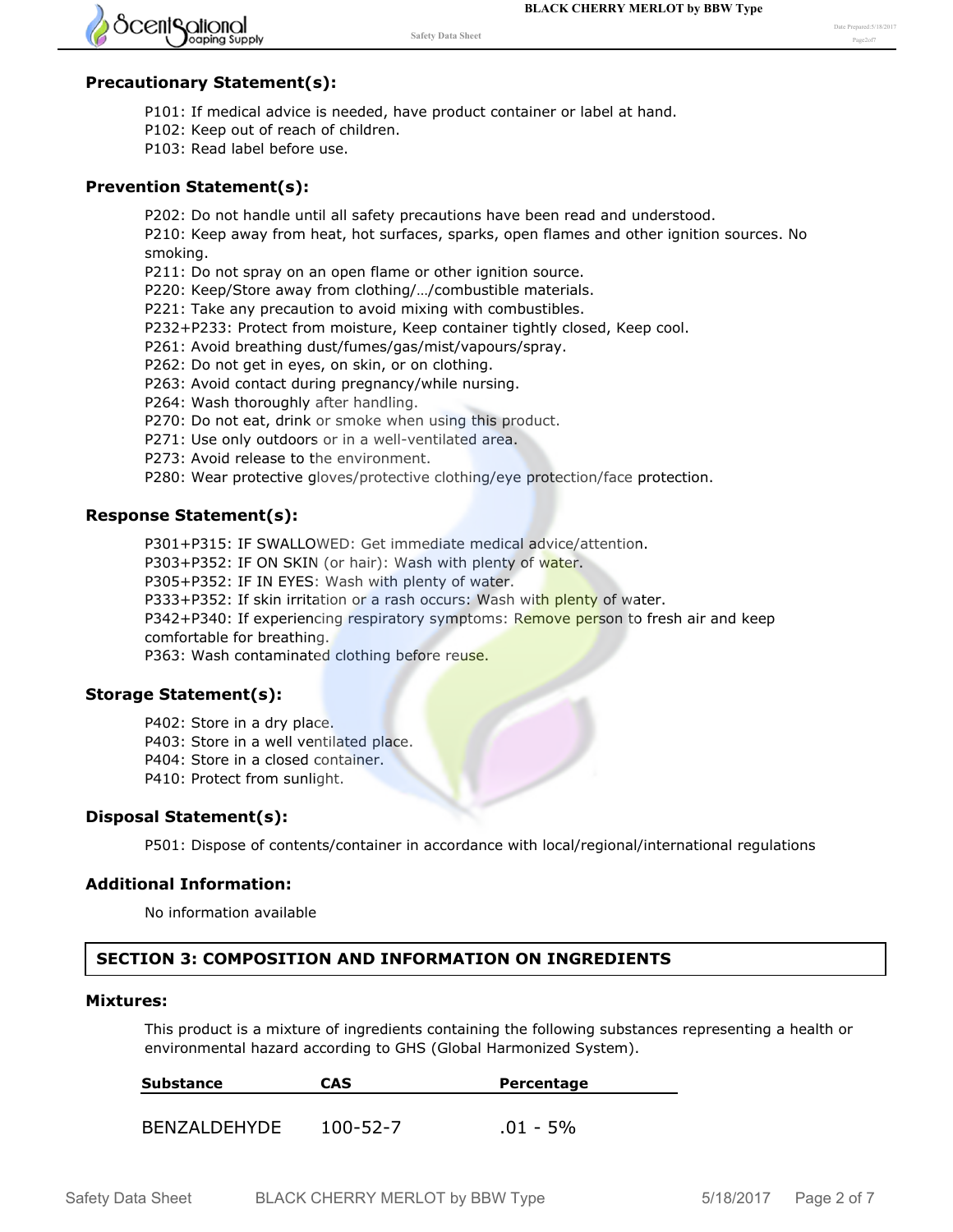

## **Other Information:**

| <b>CAS</b> | <b>Percentage</b>         |
|------------|---------------------------|
|            |                           |
|            | $0.00 \%$<br>$0.00 \%$    |
|            | $84 - 66 - 2$<br>121-33-5 |

None of the chemical substances in this mixture are listed as an Extremely Hazardous Substance (EHS) in Appendix A of Title 40 of the CFR part 355.

### **Trade Secret Declaration:**

The exact chemical makeup of this mixture is held to be a trade secret. Additional information will be made available upon request from authorized medical professionals through normal legal channels.

## **SECTION 4: FIRST AID MEASURES**

## **Inhalation:**

Remove from exposure to fresh air. Contact a physician as necessary.

#### **Eye Contact:**

Flush immediately with clean water for at least 15 minutes. Contact a physician if irritation persists.

#### **Ingestion (Swallowing):**

Contact a physician or poison control center immediately.

#### **Skin Contact:**

Remove any contaminated clothing or shoes. Wash affected areas thoroughly with soap and water. Contact a physician if irritation persists.

### **General Information:**

Treat symtomatically. Ensure medical treatment personnel have access to this safety data sheet if necessary.

## **SECTION 5: FIRE FIGHTING MEASURES**

### **Suitable Extinguishing Media:**

Water spray, Carbon dioxide (CO2), foam, or dry chemical or sand.

#### **Unsuitable Extinguishing Media:**

Do not use water jet or stream.

### **Fire / Explosion Hazard(s):**

Irritating fumes may be produced at high temperatures. Contain run-off and prevent from entering storm drains, bodies of water, or other environmentally sensative areas.

### **Special Fire Fighting Instructions:**

Use standard protective equipment incuding self contained breathing apparatus as needed. Remove containers from fire area if this can be done without risk and cool with water spray.

## **SECTION 6: ACCIDENTAL RELEASE MEASURES**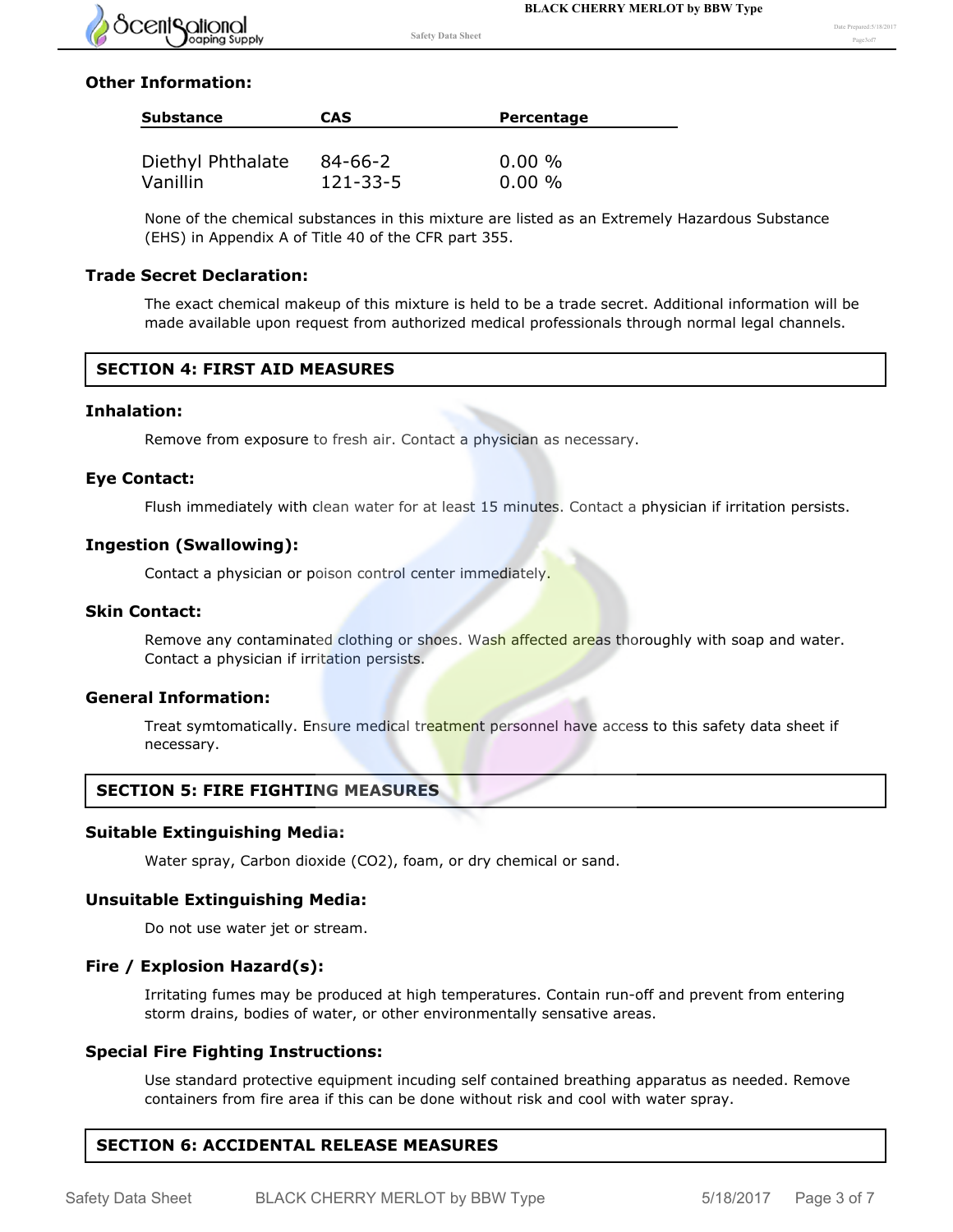

## **Personal Precautions:**

Remove all sources of ignition.

### **Methods for cleanup:**

Soak up wth inert absorbent material such as cat litter, sand, or absorbent cloth and dispose of according to local, regional, or national regulations.

## **SECTION 7: HANDLING AND STORAGE**

#### **Precautions for Safe Handling:**

Keep away from all sources of ignition. Handle with care. Avoid contact with eyes and prolonged contact with skin. Wash thoroughly after handling.

### **Storage and Handling Practices:**

Keep containers tightly closed and upright when not in use.. Store in cool, dry, well ventilated spaces, away from sunlight.

## **SECTION 8: EXPOSURE CONTROLS / PERSONAL PROTECTION**

#### **Exposure Parameters:**

No information available

### **Personal Protective Equipment:**

Wear splash resistant safety glasses and chemical resistant gloves. The use of chemical resistant gloves is recommended. Contaminated clothing and shoes should be cleaned before re-using. Acceptable industrial hygiene practices should be maintained.

## **Respiratory Protection:**

None is generally required however ensure ventilation is adequate. Use exhaust fan if necessary.

## **SECTION 9: PHYSICAL AND CHEMICAL PROPERTIES**

| Appearance:                | Also refer to Spec Sheet |
|----------------------------|--------------------------|
| Physical State:            | Liquid                   |
| Form:                      | Mixture                  |
| Color:                     | to                       |
| Odor:                      | Characteristic           |
| pH:                        | No information available |
| Freezing Point:            | No information available |
| Melting Point:             | No information available |
| <b>Boiling Point:</b>      | No information available |
| Flash Point:               | (Degrees F) Closed Cup   |
| Evaporation Rate:          | No information available |
| Flammability (soldi, gas): | Not applicable           |
| Vapor Pressure:            | No information available |
| Vapor Density (Air=1):     | Greater than 1           |

Relative Density: No information available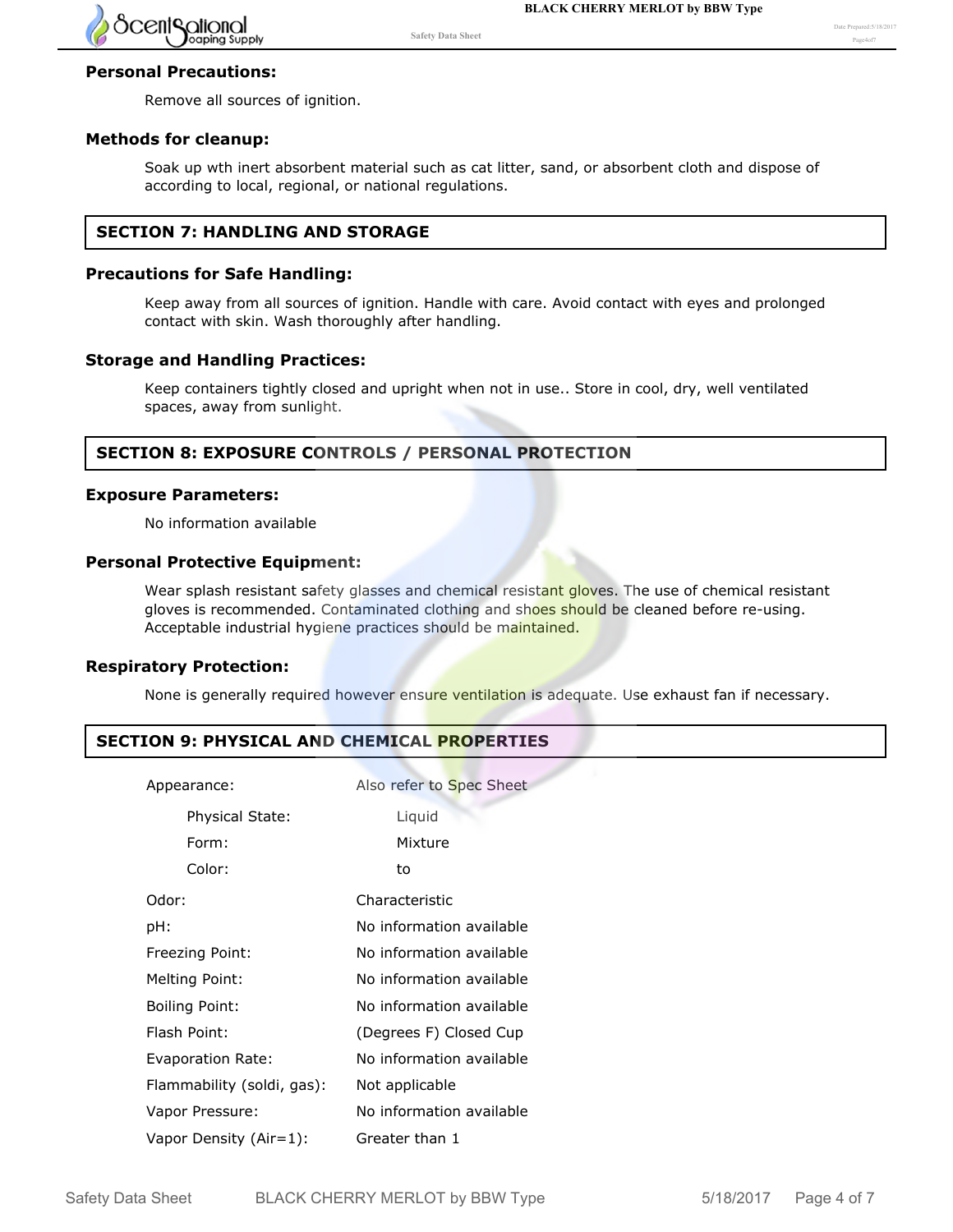

## Relative Density: No information available Solubility in Water: Partition CoEfficient: No information available Auto-Ignition Temperature: No information available Decomposition Temperature: No information available Viscosity: No information available Refractive Index: to Other Information: Also refer to Spec Sheet **Safety Data Sheet** Date Prepared:5/18/2017 Page5of7

**SECTION 10: STABILITY AND REACTIVITY**

### **Reactivity:**

Product is non-reactive under normal conditions including transport, storage, and use.

#### **Stability:**

Stable under normal conditions including transport, storage, and use.

Molecular Formula: No information available Molecular Weight: No information available

Specific Gravity (H2O = 1): 0.0000 to 0.0000

#### **Possibility of Hazardous Reactions:**

No dangerous reaction known under normal conditions.

#### **Conditions to Avoid:**

Avoid freezing, excessive temperatures, open flame, and improper storage. Avoid contamination.

### **SECTION 11: TOXICOLOGICAL INFORMATION**

#### **Toxicity Data:**

No information available

#### **Irritancy of Product:**

This product may be irritating to skin, eyes, and respiratory system.

### **Germ Cell Mutagenicity:**

No information available

#### **Reproductive Toxicity Information:**

No specific information is available concerning the effects of this product on the human reproductive system.

## **SECTION 12: ECOLOGICAL INFORMATION**

#### **Exotoxicity Effects:**

The environmental effects of this product on aquatic life has not been investigated, however, release may cause long term adverse environmental effects.

#### **Persistance and Degradability:**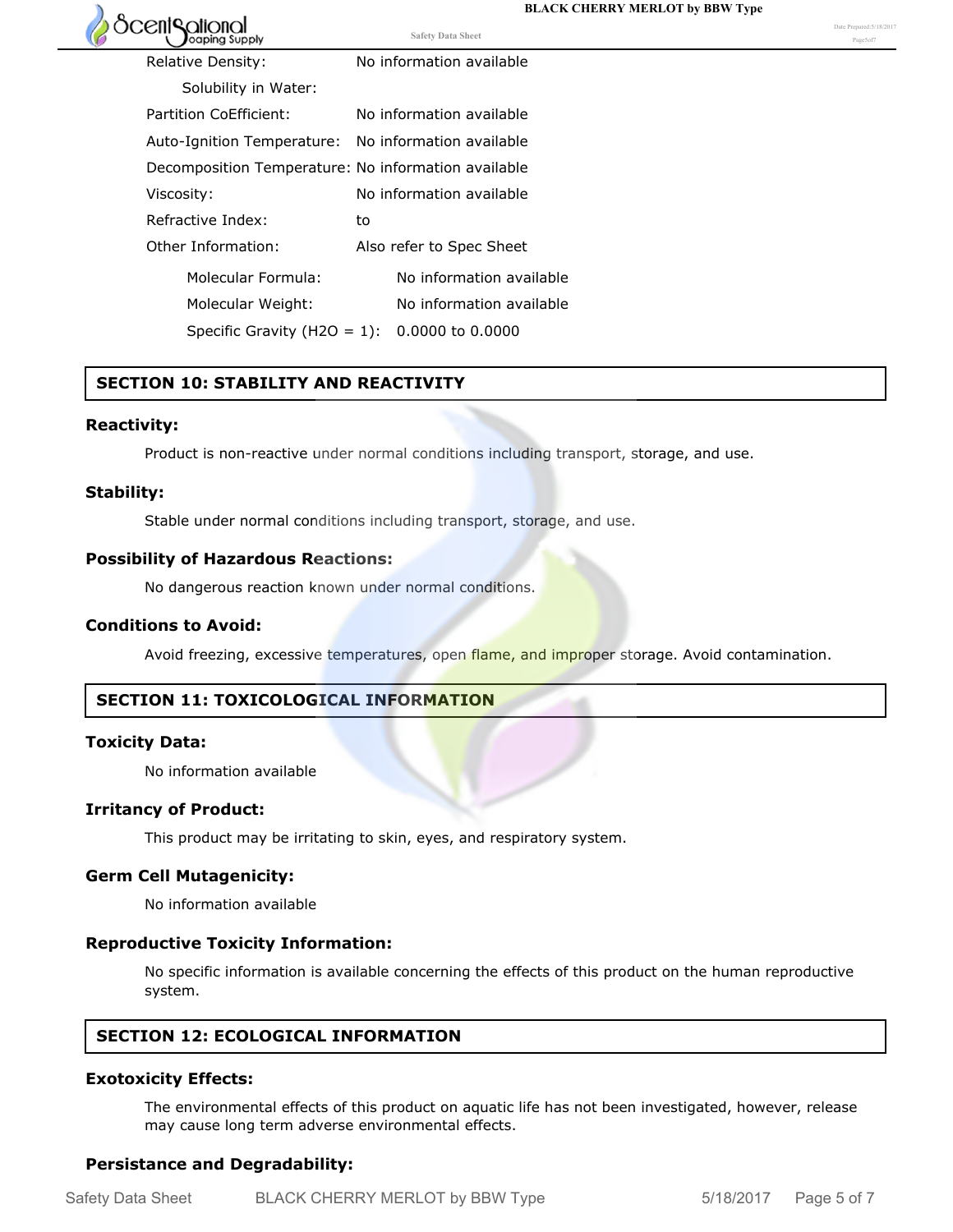

No information available

# **Bioaccumulative Potential:**

No information available

# **Mobility in Soil:**

No information available

## **Results of PBT and vPvB Assesment:**

No information available

# **Other Adverse Effects:**

No information available

# **SECTION 13: DISPOSAL CONSIDERATIONS**

## **Disposal Instructions:**

Observe all applicable Federal, State, and local regulations regarding disposal.

**Safety Data Sheet**

# **Hazardous Waste Code:**

Non-hazardous waste

# **Contaminated Packaging:**

Recycle where facilities exist.

# **SECTION 14: TRANSPORTATION INFORMATION**

# **DOT U.S. Department of Transportation**

Not regulated as dangerous goods.

## **ADR**

Not regulated as dangerous goods.

# **IATA International Air Transport Association**

Not regulated as dangerous goods.

# **IMDG International Maritime Dangerous Goods**

Not regulated as dangerous goods.

# **SECTION 15: REGULATORY INFORMATION**

# **U.S. Federal Regulations**

Not regulated as dangerous goods.

# **U.S. State Regulations**

| <b>TSCA Inventory Status:</b>       | Components are listed or exempt |
|-------------------------------------|---------------------------------|
| <b>SARA Reporting Requirements:</b> | Not Listed                      |
| CERCLA Hazardous Substance List:    | Not Listed                      |